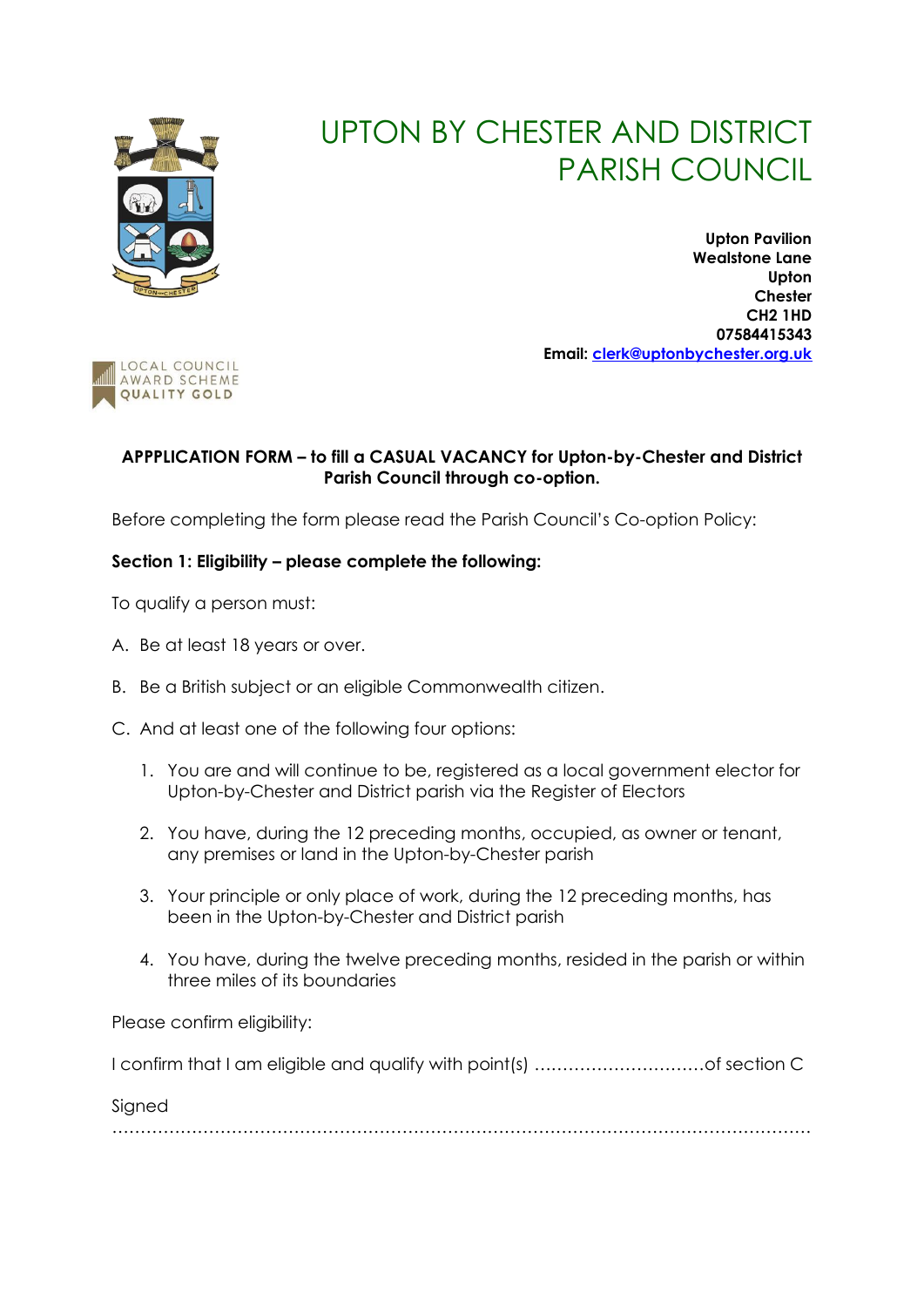### **Section 2: Disqualifications – please note:**

A person is disqualified for being elected as a local councillor or being a member of a local council if they:

- a. Hold any paid office or employment of the local council (other than the office of Chairman) or of a joint committee on which the council is represented.
- b. Are the subject of a bankruptcy restrictions order, or an interim bankruptcy restrictions order under Schedule 4ZB of the Insolvency Act 1986 <https://www.legislation.gov.uk/ukpga/1986/45/schedule/4ZB>
- c. Have within 5 years before the day of election, or since their election, been convicted in the U.K., Channel Islands or Isle of Man of any offence and has been sentenced to imprisonment (whether suspended or not) for not less than 3 months without the option of a fine
- d. Are otherwise disqualified under Part III of the Representation of the People Act 1983 - <https://www.legislation.gov.uk/ukpga/1983/2/part/III> for corrupt or illegal practices, or under the Audit Commission Act 1998 <https://www.legislation.gov.uk/ukpga/1998/18/enacted> consequent upon audit proceedings

A person who is disqualified from being elected or holding office as a member of a local council is also disqualified for being a member of a committee or subcommittee of that council or for being a representative of the council on a joint committee involving that council (Local Government Act 1972, s104).

### **Further notes on: Eligibility and Disqualifications**

A person is eligible to be co-opted provided they are qualified to be a Councillor pursuant to Local Government Act (LGA) 1972, s79 <https://www.legislation.gov.uk/ukpga/1972/70/section/79> and are not disqualified from being a member pursuant to LGA 1972 s80 [https://www.legislation.gov.uk/ukpga/1972/70/section/80.](https://www.legislation.gov.uk/ukpga/1972/70/section/80)

Detailed guidance on eligibility criteria can be found in information from the Electoral Commission -

[https://www.electoralcommission.org.uk/sites/default/files/2022-](https://www.electoralcommission.org.uk/sites/default/files/2022-01/Part%201%20Can%20you%20stand%20for%20election%20Parish%20LGE.pdf) [01/Part%201%20Can%20you%20stand%20for%20election%20Parish%20LGE.pdf](https://www.electoralcommission.org.uk/sites/default/files/2022-01/Part%201%20Can%20you%20stand%20for%20election%20Parish%20LGE.pdf)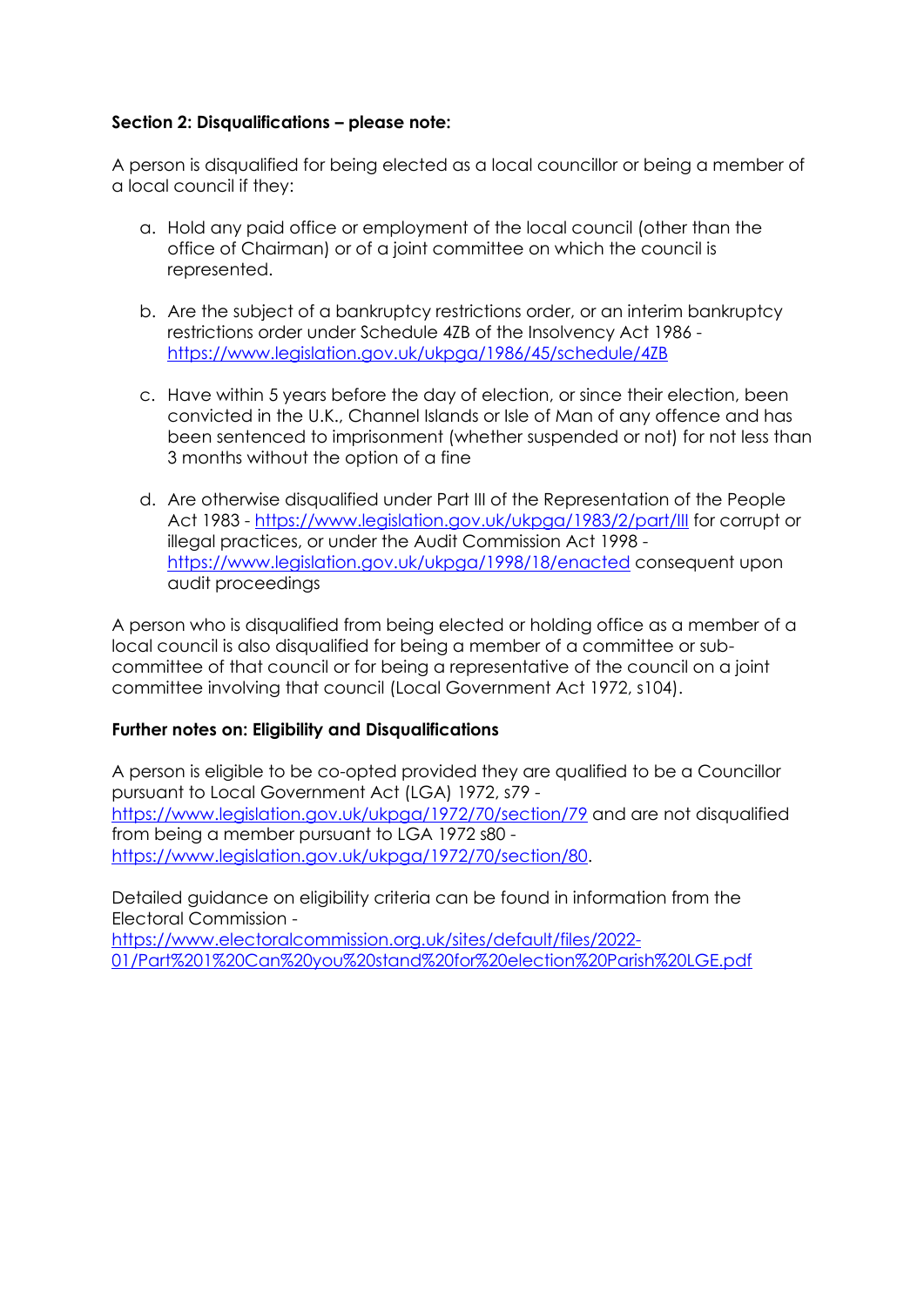### **Section 3 : Personal Details**

Please note: Except for your full name, the personal information you provide in this section will not be shared with Parish Councillors in advance of the meeting at which voting for co-option will take place:

| Full Name:     |  |
|----------------|--|
| Address:       |  |
| Email Address: |  |
| Telephone No:  |  |

#### **Section 4 : Personal Statement**

Please note: The information you provide in this section will be shared with the Parish Councillors in advance of the meeting at which voting for co-option will take place. This information will be an important part of the co-option process.

Please provide a brief personal profile (max 300 words), including:

- Reason(s) why you would like to become a Councillor
- Details of any skills, knowledge, expertise or life experience that may be of benefit to the Parish Council and Upton community.
- An indication of the Council's Committees and/or Working Groups you may choose to make a contribution to.